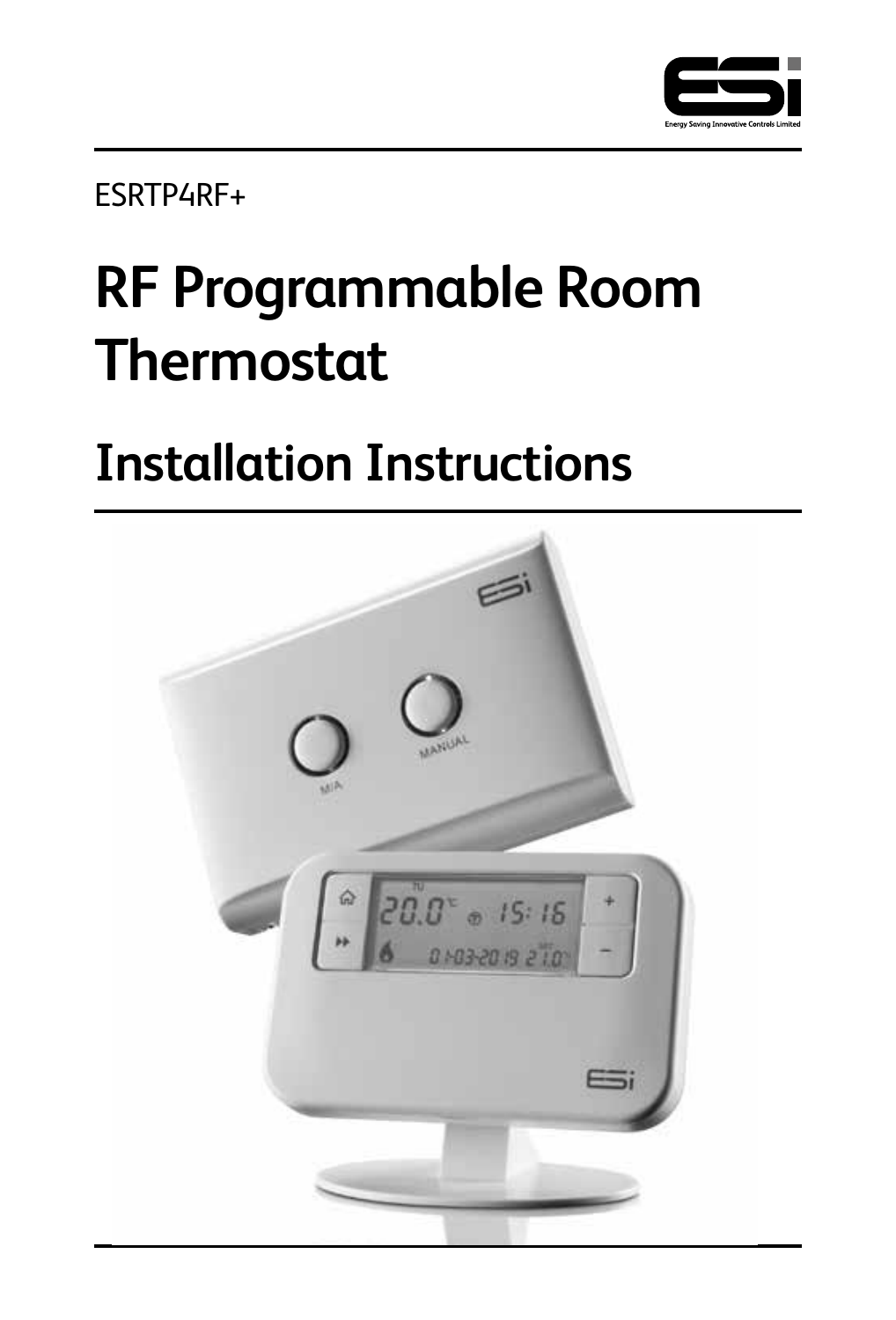### **Thank you for choosing ESi Controls.**

All our products are tested in the UK so we are confident this product will reach you in perfect condition and give you many years of service. However, for additional peace of mind, we recommend you register your product online at **www.esicontrols.co.uk/warranty** for your extended warranty.

### **Contents**

### **Installation Instructions**

| 1 | <b>Technical Specification</b> |                                          |    |  |
|---|--------------------------------|------------------------------------------|----|--|
|   | 1.1                            | Programmable Room Thermostat             | 6  |  |
|   |                                | Receiver                                 |    |  |
| 2 |                                | <b>Installation Instructions</b>         |    |  |
|   | 21                             | Installation                             | 8  |  |
|   | 2.2                            | General Safety                           | ጸ  |  |
|   | 2.3                            | Maintenance                              | 9  |  |
|   | 2.4                            | Safety Notice                            | q  |  |
|   | 2.5                            | Fitting the Programmable Room Thermostat | 9  |  |
|   | 2.6                            | Fitting the Receiver                     | 10 |  |
|   | 2.7                            | Commissioning/Configuring                | 11 |  |
|   | 2.8                            | Wiring Diagram (Receiver)                | 12 |  |
|   |                                |                                          |    |  |

#### **3 Technical Settings**

| 3.1 | Setting TPI, Delayed & Optimum Start       | 13 |
|-----|--------------------------------------------|----|
| 3.2 | Setting Sensitivity/Swing and Calibration  | 14 |
| 3.3 | Opentherm Parameter Settings               | 14 |
| 3.4 | Setting the Landlord Service & Time Events | 15 |
| 3.5 | Lockout Feature                            | 17 |
| 3.5 | Setting the Installer Lockout Feature      | 17 |
|     |                                            |    |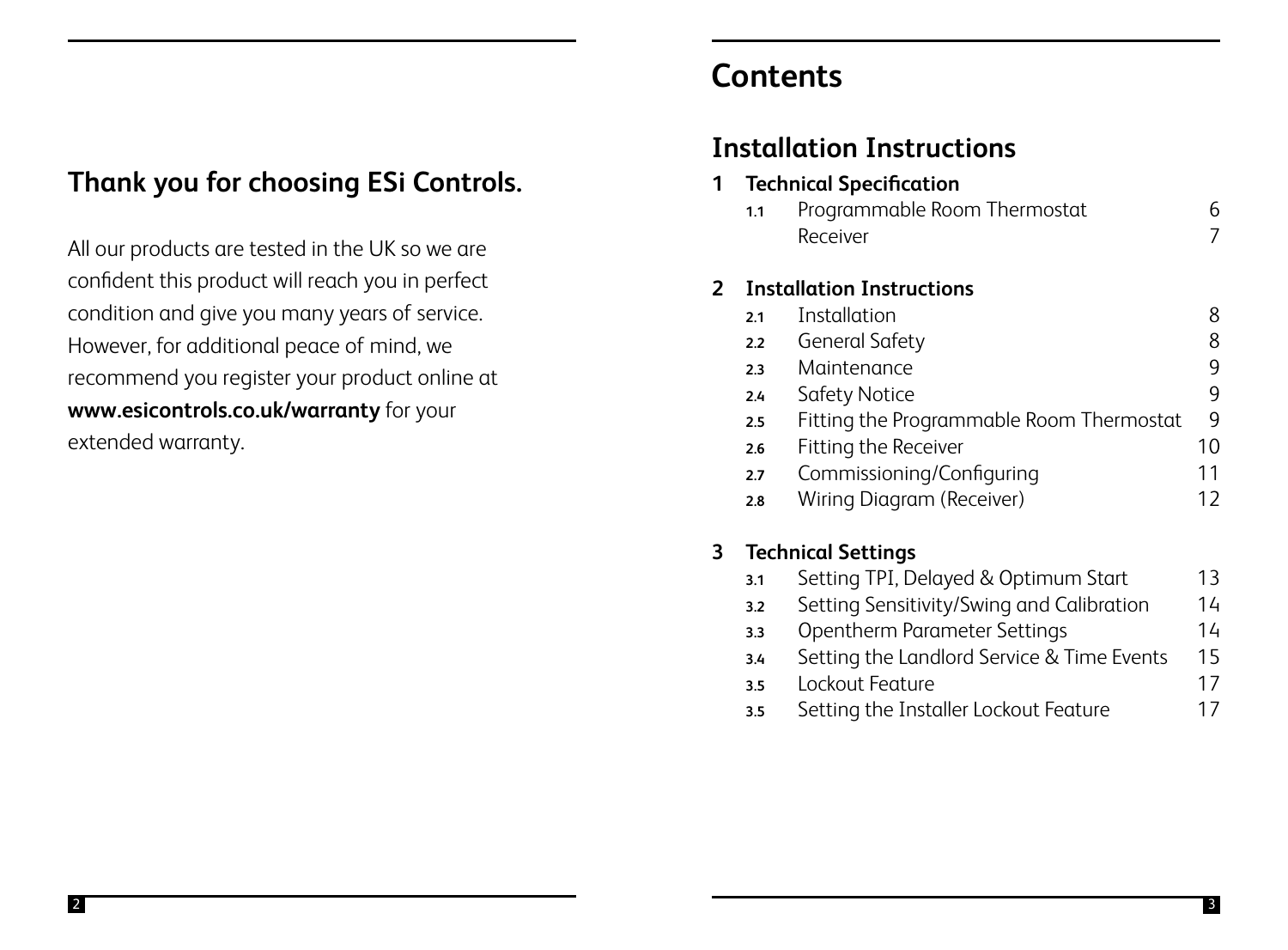**Installation Instructions**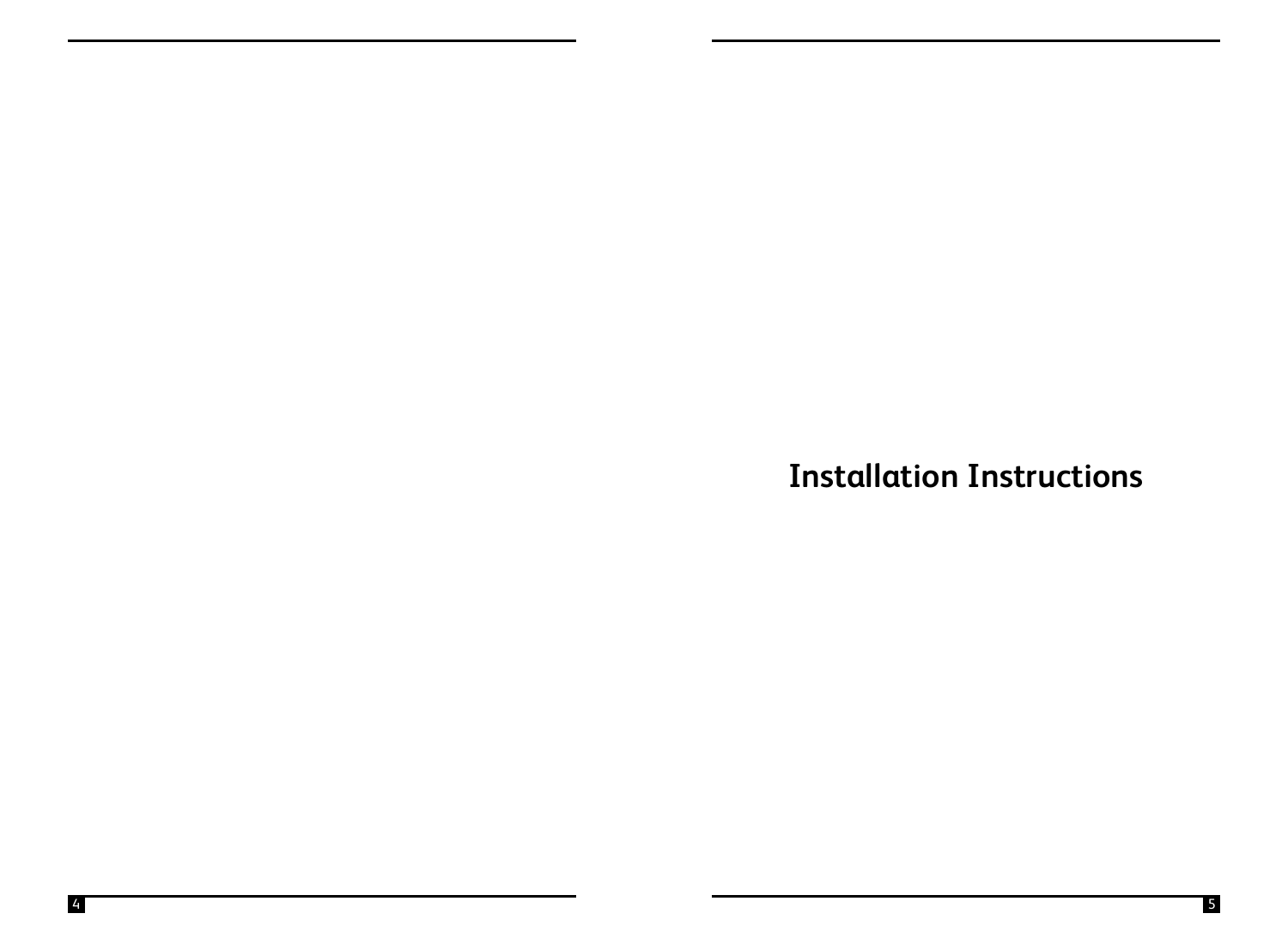## **1. Technical Specification**

| <b>Programmable Room Thermostat</b> |                                                                                  |  |  |
|-------------------------------------|----------------------------------------------------------------------------------|--|--|
| Programming                         | 7 Day, 5/2 Day & 24Hr                                                            |  |  |
| Power supply                        | 2 x 1.5V Lithium batteries<br>(type: AA size)                                    |  |  |
| Temperature sensor type             | +/- 0.5°C at 20°C                                                                |  |  |
| Temperature adjustment range        | 5°C to 35°C                                                                      |  |  |
| Plastic                             | Thermoplastic, flame retardant                                                   |  |  |
| Number of programs                  | 4 or 6 (Default: 4)                                                              |  |  |
| Protection rating                   | <b>IP30</b>                                                                      |  |  |
| Dimensions                          | 127mm(L) x 81mm(W) x 28mm(D)                                                     |  |  |
| <b>BST/GMT</b> time change          | Automatic                                                                        |  |  |
| Factory Pre-Set Programme           | Yes                                                                              |  |  |
| Complies with:                      | EN60730-1 EN 60730-2.7. EMC<br>Directive 2014/30/EU, LVD<br>Directive 2014/35/EU |  |  |

| <b>Receiver</b>          |                                                                                                                  |  |  |
|--------------------------|------------------------------------------------------------------------------------------------------------------|--|--|
| Fixing                   | Easy fit back plate                                                                                              |  |  |
| Power supply voltage     | 230VAC, 50Hz                                                                                                     |  |  |
| Power consumption        | 6W                                                                                                               |  |  |
| Contact type             | 6 (2)A. 230VAC SPDT (Volt free<br>changeover contacts)                                                           |  |  |
| OpenTherm                |                                                                                                                  |  |  |
| Connections              | Polarity free                                                                                                    |  |  |
| Maximum line length      | 50 meters                                                                                                        |  |  |
| Maximum cable resistance | 2.5 Ohms                                                                                                         |  |  |
| Plastic                  | Thermoplastic, flame retardant                                                                                   |  |  |
| Transmission distance    | Approx. 30m in open terrain                                                                                      |  |  |
| Protection rating        | <b>IP30</b>                                                                                                      |  |  |
| Dimensions               | 135mm(L) x 90mm(W) x 33mm(D)                                                                                     |  |  |
| Complies with:           | EN60730-1 EN 60730-2.7. EMC<br>Directive 2014/30/EU, LVD<br>Directive 2014/35/EU, R&TTE<br>Directive 1999/05/EC. |  |  |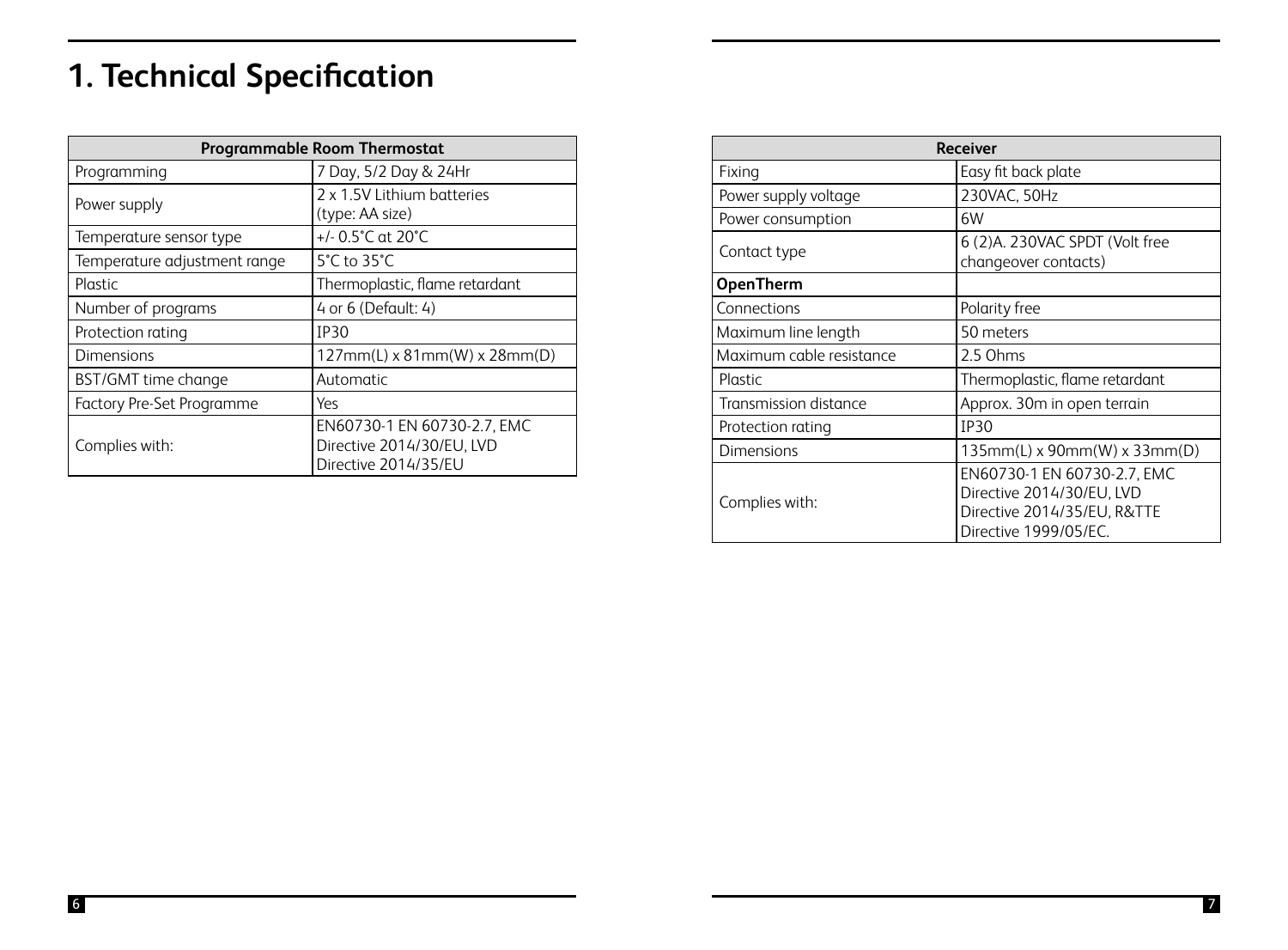## **2. Installation**

#### **2.1 Installation Safety Instructions**

The unit must be installed by a suitably qualified person in accordance with the latest IEE Wiring Regulations.

Isolate mains supply before commencing installation. Please read all instructions before proceeding.

Ensure that the fixed wiring connections to the mains supply is via a fuse rated at not more than 6 amps and class 'A' switch having a contact separation of a minimum of 3mm in all poles. The recommended cable sizes are 1.0mm sqr or 1.5mm sqr. No earth connection is required as the product is double insulated but ensure continuity of earth throughout the system.

#### **2.2 General Safety Instructions**

When fitting batteries, do not mix old and new batteries together. Do not use rechargeable batteries.

This product complies with the essential requirements of the following EC Directives:

- Electro-Magnetic Compatibility Directive 2014/30/EU
- Low Voltage Directive 2014/35/EU
- EC Marking Directive 93/68/EEC
- R&TTE Directive 1999/05/EC

#### **2.3 Maintenance**

Always isolate the mains supply before commencing any work, servicing or maintenance on the system. And please read all instructions before proceeding.

Arrange for an annual maintenance and inspection schedule to be carried out by a qualified person on every part of the heating and hot water system.

#### **2.4 Warning Notices**

**WARNING:** *Always isolate the AC mains supply before installing. This product must be fitted by a competent person, and installation must comply with the guidance provided in the current editions of BS767 (IEE wiring regulations) and part "P" of the building regulations.*

**WARNING:** *Do not fit the receiver to a back plate that is live. Switch off mains before fitting back plate as live and neutral contacts may touch while mounting receiver on plate and damage the product.*



**2.5 Fitting the Programmable Room Thermostat**

The ideal position to locate the Programmable Room Thermostat is about 1.5m above floor level, in a location where the thermostat is accessible, reasonably lit and free from extremes of temperature and draughts. Do not position the thermostat near sources of heat, such as radiators, lights, TV, direct sunlight or on an outside wall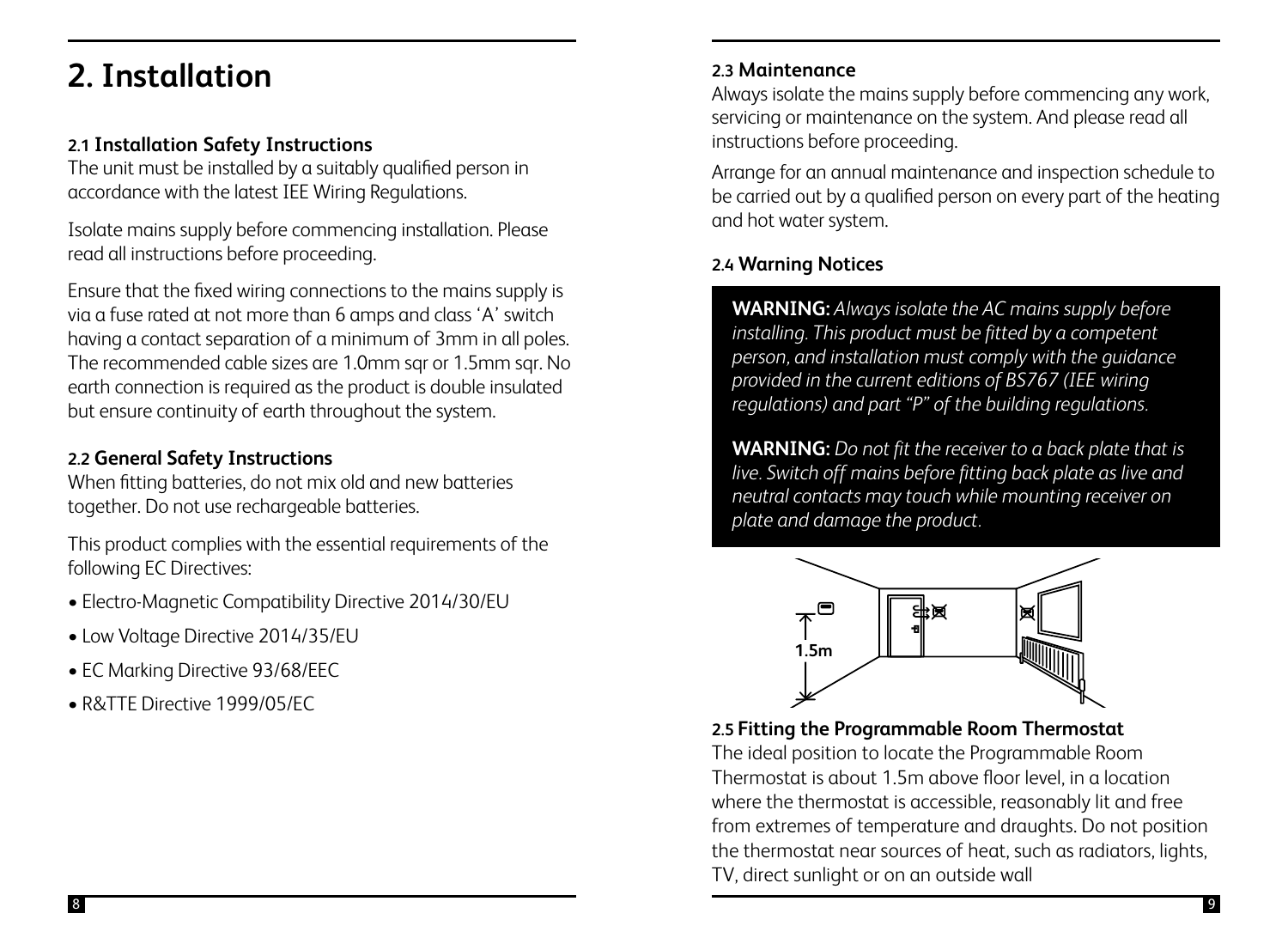#### **Installation**

- 1. Remove the front cover using a flat screwdriver in the two holes at the top of the programmer and separate from back plate.
- 2. If required, fix the back plate directly on the wall using suitable wall plugs and screws or mount over existing wall box. Replace the thermostat onto the back plate, securing the bottom of the thermostat first and clicking the thermostat into place. Alternatively, use the stand provided.
- 3. Insert the 2 x AA batteries provided in the battery compartment on the front of the thermostat, underneath the facia. The Programmable Room Thermostat is now installed and will automatically start to control the room temperature according to the factory pre-set programme as shown in the User Instructions. The display shows the correct time and date which is automatically set together with the actual room temperature.

#### **2.6 Fitting the Receiver Installation**

- 1. Loosen the screws on the back-plate and remove from the Unit.
- 2. Fix the back-plate, terminals at the top, either direct onto a flat wall using wall plugs and screws or on a flush mounting single conduit box. Route the wires through the back of the wall plate and fit the wires to the wallplate in accordance with the relevant diagram and in accordance with I.E.E. regulations.
- 3. Fit the Unit onto back-plate and tighten the screws.
- 4. Ensure an appropriate fuse is fitted to the circuit before reconnecting to the mains supply.

#### **2.7 Commissioning/Configuring**

- 1. If the receiver and thermostat have been supplied as a kit, the units have already been paired in the factory and no pairing is needed.
- 2. Power up the receiver and press **M/A** (Manual/Auto) button  $\bullet$  for approximately 10 seconds until the **MANUAL** (green) light **@** begins to flash.
- 3. On the thermostat, switch the slider to OFF. Press and hold the **A**, **H** and **+** buttons for 3 seconds until the symbol flashes.
- 4. When the light on the receiver stops flashing the two units are paired.
- 5. If unsuccessful, repeat steps 2-3. If still unable to pair, leave the unit powered on for 5 minutes and repeat the steps above.
- 6. The programmer display will show  $\mathbf y$  symbol when it is able to receive signal and  $\mathfrak G$  symbol when it is unable to receive signal.

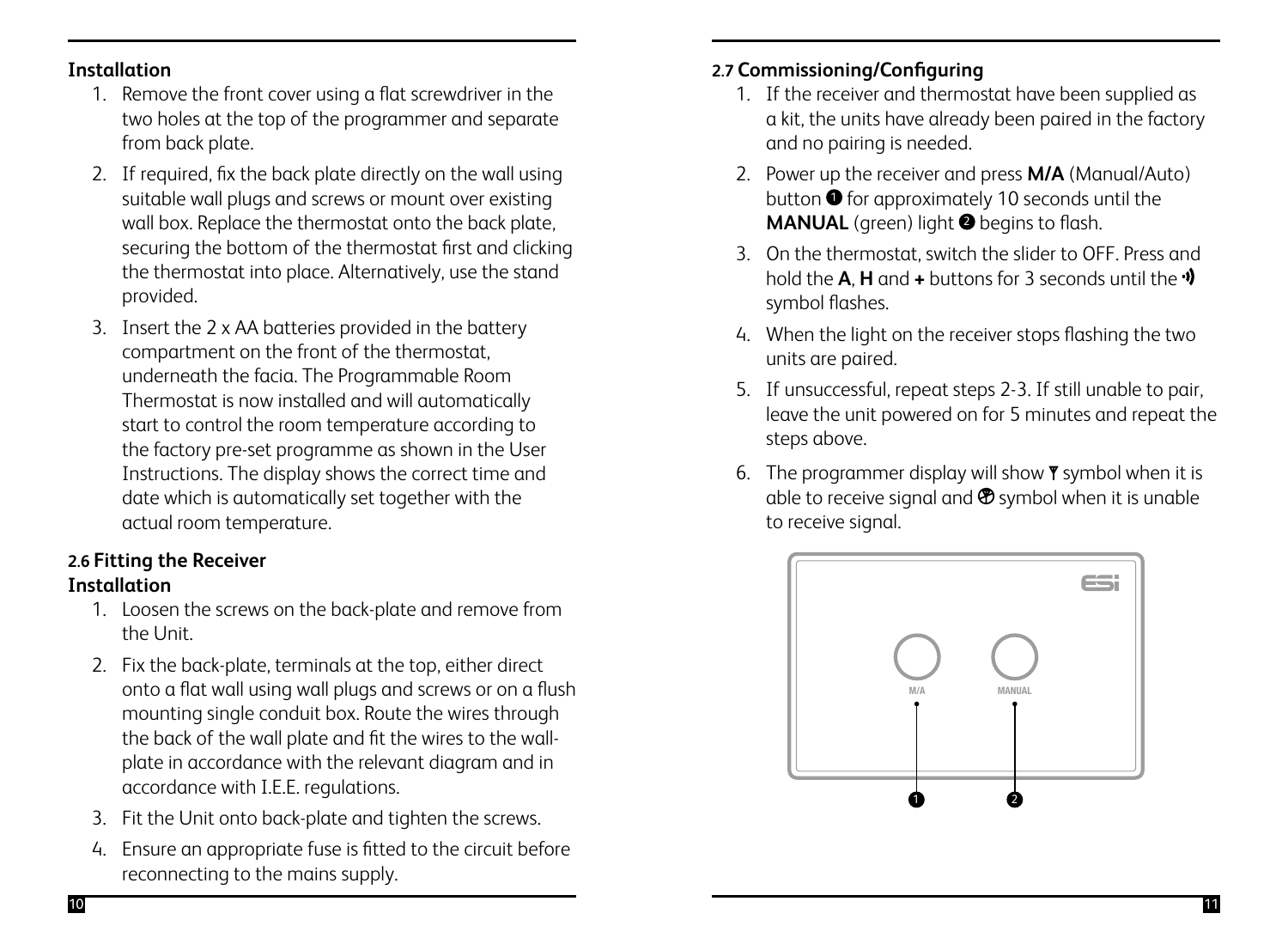#### **2.8 Wiring Diagram**

**Programmable Room Thermostat Receiver**



For information on wiring to the boiler please contact your boiler manufacturer directly!

| Terminal | Identifier | <b>Description</b>                                      |  |  |
|----------|------------|---------------------------------------------------------|--|--|
|          | Neutral    | Neutral                                                 |  |  |
|          | Live       | Live Feed (230V AC)                                     |  |  |
|          | <b>COM</b> | Linked Live Feed (230V AC Heating<br>Applications Only) |  |  |
| N/O      |            | Normally open                                           |  |  |
| २        | N/C        | Normally closed (NC)                                    |  |  |
|          | Empty      |                                                         |  |  |
| 5        | OТ         | OpenTherm connection                                    |  |  |
|          | ا ( )      | OpenTherm connection                                    |  |  |

## **3. Technical Settings**

#### **3.1 Setting TPI, Delayed or Optimum Start**

- 1. Switch the slider to OFF. Press and keep holding the **A** and **H** buttons together (under the fascia), then press the **Next >>** button to enter the technical settings. Release all buttons.
- 2. Press the **+**/**–** buttons to choose between:-

**OFF:** The programme will run according to settings

 **DS (dL StAr DS):** When ON, the programmer will run in Delayed Start mode. The start of the next programme may be delayed up to 45 minutes depending on the room temperature

 **OS (OP StAr OS):** When ON, the programmer will run in Optimum Start mode

- 3. Press the **Next** button and press the **+**/**–** buttons to turn OP STOP (Optimum Stop) ON/OFF.
- 4. Press the **Next >>** button to enter the TPI settings. Press **+**/**–** to choose between:-

**OFF:** Working under normal swing value

 **3 Cycles:** ON/OFF one cycle is 20 minutes. This is recommended for oil boilers

 **6 Cycles:** ON/OFF one cycle is 10 minutes. This is recommended for gas boilers (default setting)

5. Press the **Next >>** button to continue to the Sensitivity/ Swing and Calibration settings below.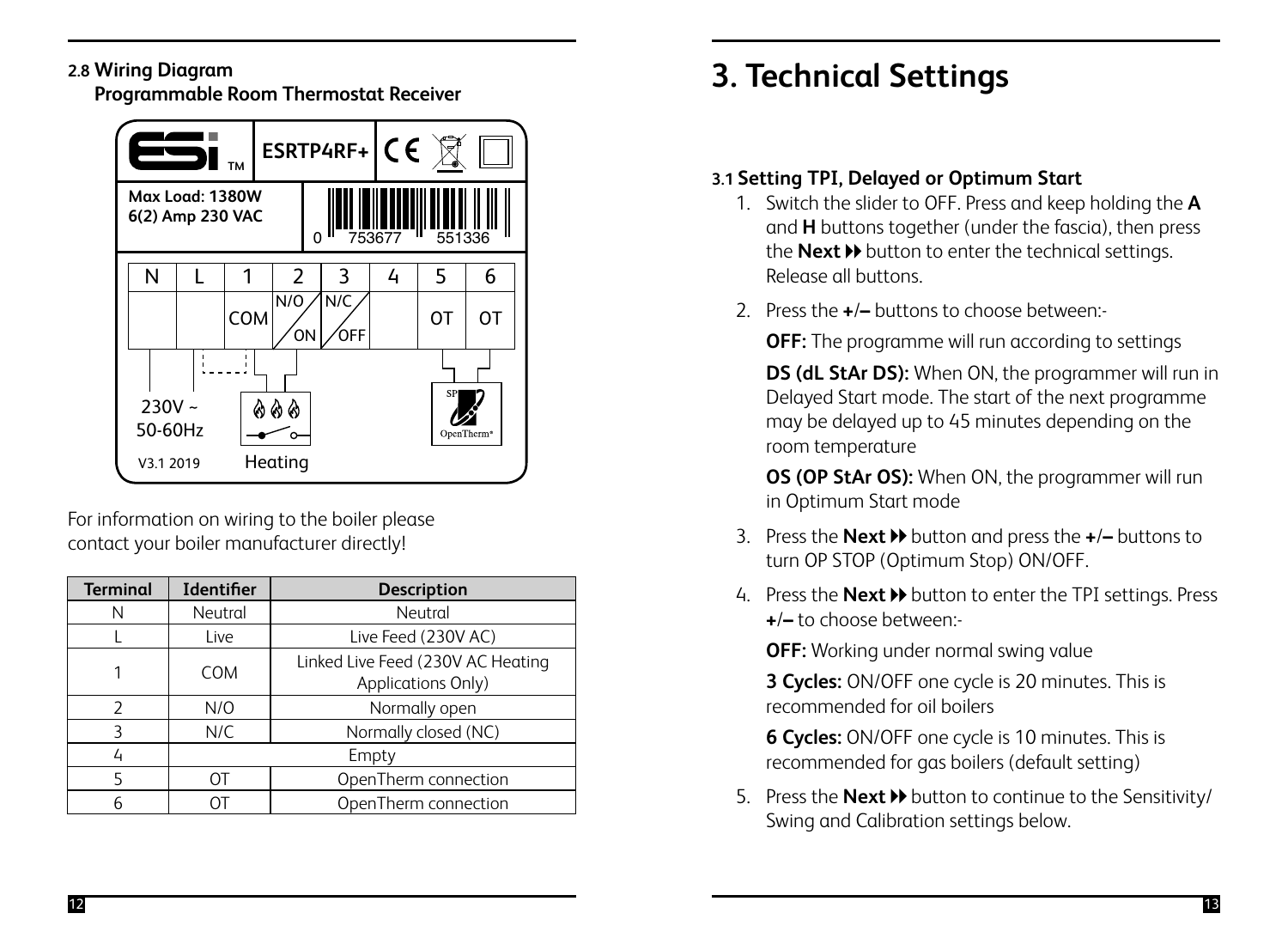#### **3.2 Setting Sensitivity/Swing and Calibration**

- 1. Switch the slider to **OFF**. Press and keep holding the **A** and **H** buttons together (under the fascia), now press the **Next**  $\rightarrow$  button and the technical settings menu will be displayed. Release all buttons.
- 2. Press the **Next >>** button until you get to the **SWING** settings (5U1n9 is displayed at the bottom of the LCD next to a flashing 0.5). Press **+**/**–** to choose between 0.5 to  $2.0$
- 3. Press the **Next >>** button to enter the **ADJ** settings. Press **+**/**–** to choose between -3 to 3 (this calibrates the temperature).

#### **3.3 Opentherm Parameter Settings OpenTherm settings:**



#### **To adjust the Opentherm settings:**

- 1. Move the slider to the **OFF** position
- 2. Press and hold **A, H** and the **A Home** button until Parameter 01 on the right-hand side of the screen is displayed.

3. Continue to press the **Next >>** button to scroll through the different menus below

#### **Menu Parameter settings**

| Parameter      | Feature                           | Comment                                                                                                |
|----------------|-----------------------------------|--------------------------------------------------------------------------------------------------------|
| 01             | Low Load control                  | Use + or $-$ to disable (OFF) /<br>enable (ON). default is ON.                                         |
| 0 <sub>2</sub> | Flow Water Temperature            |                                                                                                        |
| 03             | Return Water Temperature          |                                                                                                        |
| 04             | Domestic Hot Water<br>Temperature |                                                                                                        |
| 05             | DHW settings                      | Use + or $-$ to disable (OFF) /<br>enable (ON). default is OFF                                         |
| 06             | Hot Water Set Point               | (60°c default setpoint) N.B. Hot<br>Water Set Point is only displayed<br>if DHW is enabled in 05 above |

#### **3.4 Setting the Landlord Service & Time Events**

- 1. Switch the slider to **OFF**. Press and keep holding the A and H buttons together (under the fascia), now press the **Next >>** button and the technical settings menu will be displayed. Release all buttons.
- 2. Press the **Next >>** button until you get to **CODE**. A numeric password will be required to enter this section. The factory default password is 0000.
- **N.B.** *The screen will display Err if the incorrect password is entered.*
	- 3. Press **+**/**–** to enter the first digit of the password. Press the **H** button to move to the next digit. Repeat this until all 4 digits have been entered.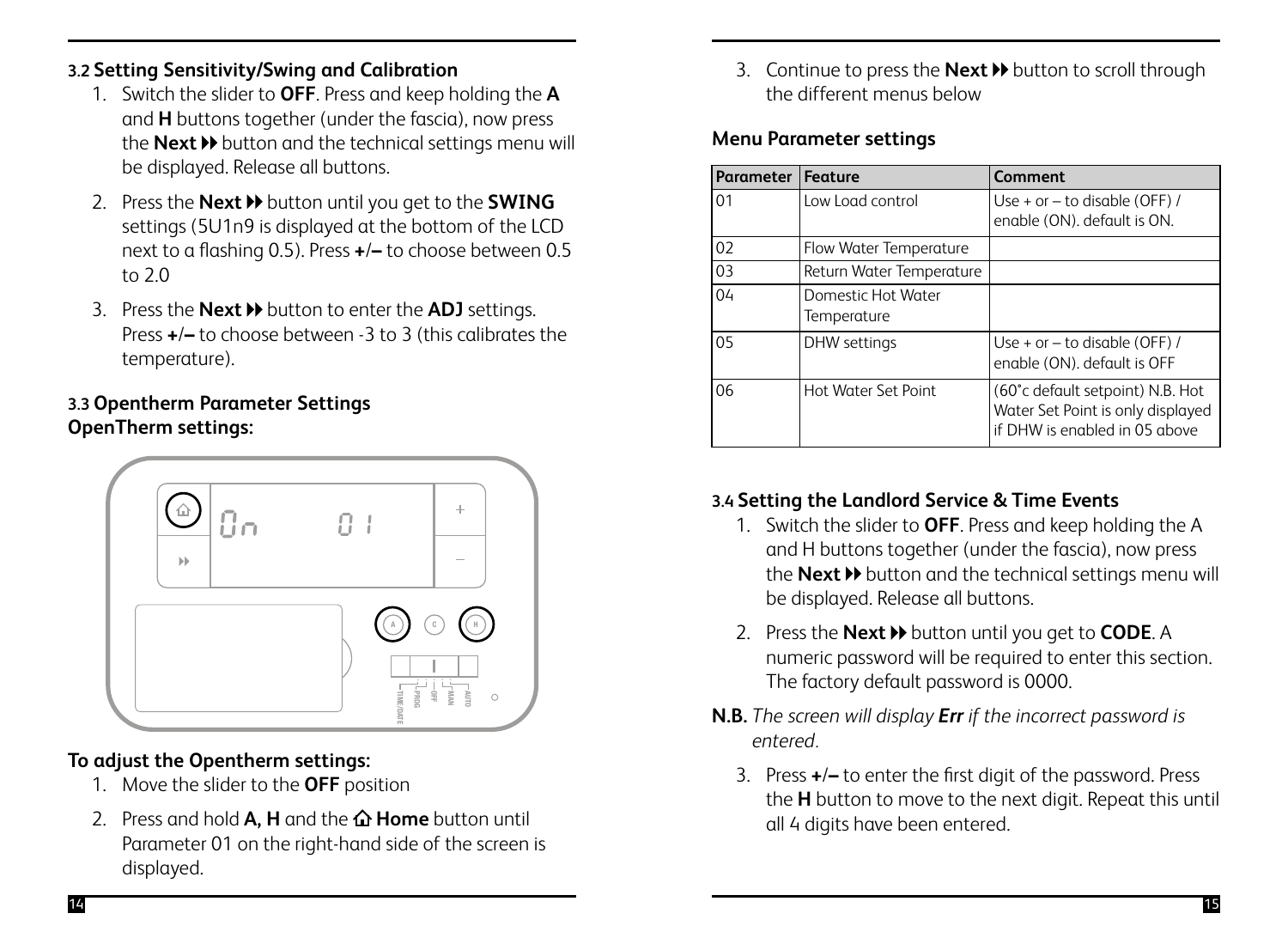- 4. Press the **Next** button to enter the service interval settings.
- 5. Use the **+**/**–** buttons to choose between:-

**OFF:** Turns the service interval off

 **1:** Reminds the user when the annual service is due by displaying **SER** in the screen 30 days before due date

 **2:** Reminds the user when the annual service is due by displaying **SER** in the screen 30 days before due date and only allows the system to run for 45 minutes per hour after the due date has passed

 **3:** Reminds the user when the annual service is due by displaying **SER** in the screen 30 days before due date and only allows the system to run for 30 minutes per hour after the due date has passed

 **4:** Reminds the user when the annual service is due by displaying **SER** in the screen 30 days before due date and only allows the system to run for 15 minutes per hour after the due date has passed

- 6. Press the **Next** button. Use **+**/**–** to set the due date (from 28 - 366 days).
- 7. The left of the LCD screen will display the recorded running time. Holding the **C** button for 2 seconds will zero to the time.
- 8. To change the code, go to the Due Date setting (in **SER** settings), press the **A** button for 2 seconds. **NEU CODE** will appear at the bottom of the LCD display. Press **+**/**–** to set the first digit, then press the **H** button. Repeat this for all four digits. Press the **A** button for 2 seconds again to set the new code. The screen will display **SET** to confirm the change.
- 9. The system will start timing after the thermostat is powered on (Running Time). When the running time reaches 30 days from the Due Date, the screen will display **SER**. When the running time is more than or equal to the Due Date, the screen will display **SER** constantly and the system ON time will be controlled by the **SER SET**.
- **N.B.** *When the system is running to the ON condition, but is limited by the SER SET (and therefore cannot be ON), the screen will flash the ON symbol.*
	- 10. Press the **Next bb** button to enter the **PROGRAMMES** setting, press **+**/**–** to choose either 4 or 6 time temperature events per day.
	- 11. To exit the installer setting press the  $\Omega$  **Home** button.

#### **3.5 Lockout Feature:**

The RTP4+ and RTP4RF+ comes with a lockout feature which enables the installer to disable certain functions of the thermostat to a complete lockdown depending on the mode selected.

#### **3.6 Setting the Installer Lockout Mode**

- 1. Follow steps 1 to 4 above
- 2. Press the **Next >>** button to enter the installer lock settings.
- 3. Use the **+/–** buttons to choose between: -

### **Default Setting 1**

This mode works as a standard Programmable Room Thermostat.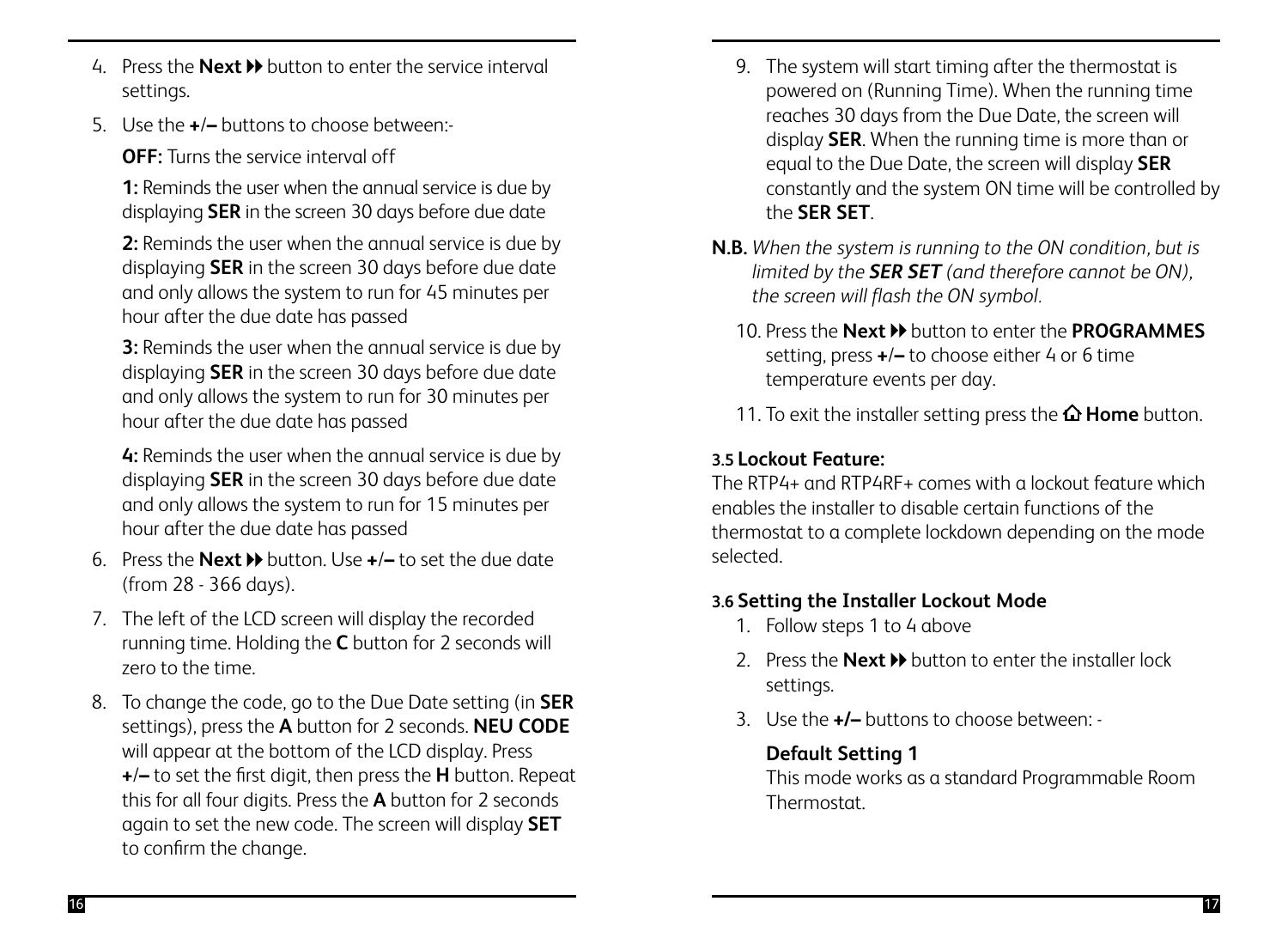#### **Partial Lockout 2**

This mode allows the installer to set the Maximum temperature Setpoint (factory default 21°c), and allows the end user to adjust all other settings apart from maximum temperature set point.

#### **Partial Lockout 3**

This mode allows the installer to set the Maximum temperature Setpoint (factory default 21°c), and locks all keys/slider except, to change the time and date, off (frost protection) and allow temporary manual override (temperature Up/Down arrows).

#### **Partial Lockout 4**

This mode allows the installer to set the Maximum temperature Setpoint (factory default 21°c), and locks all keys/slider except from off (frost protection) and allow temporary manual override (temperature Up/ Down arrows).

#### **Full Lockout 5**

This mode locks all keys/slider. The End user cannot adjust anything.

4. To exit the Installer Menu, press the  $\Omega$  Home button.

| <b>Number</b> | Time /<br>Date | Program | Permanent<br>Manual<br>Override | <b>Temp</b><br>Manual<br>Override | All Day | Holiday |
|---------------|----------------|---------|---------------------------------|-----------------------------------|---------|---------|
|               |                |         |                                 |                                   |         |         |
|               |                |         |                                 |                                   |         |         |
|               |                |         |                                 |                                   |         |         |
|               |                |         |                                 |                                   |         |         |
|               |                |         |                                 |                                   |         |         |

**N.B.** \*Temperature can be adjusted up to the installer set limits.

#### **WARNING: Interference with sealed parts renders the guarantee void.**

In the interests of continuous product improvement we reserve the right to alter designs, specifications and materials without prior notice and cannot accept liability for errors.

We are continuously developing our products to bring you the very latest in energy saving technology and simplicity. However, should you have any questions setting up your controls please email us at **tech@esicontrols.co.uk.**